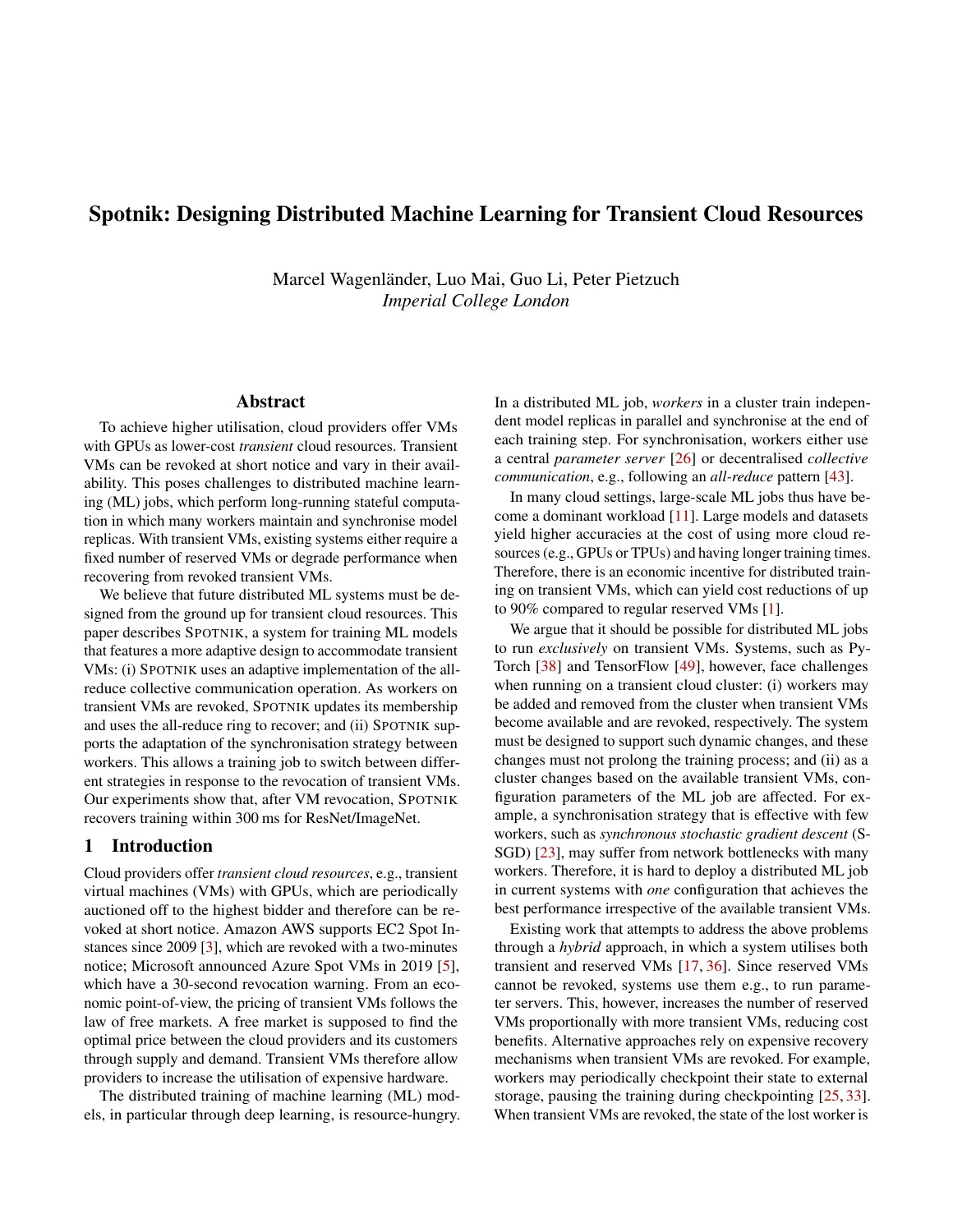recovered from the checkpoint, which increases job runtime.

In contrast, we want to design a distributed ML system that runs *exclusively* and *efficiently* on dynamic transient VMs. We want the design to be future-proof: even when revocation times are reduced from minutes to seconds, a distributed ML job should achieve fast convergence. In general, the less time is spent on handling revocations, the more time can be used by training tasks. This becomes especially important in serverless cloud environments  $[2, 4, 19]$  $[2, 4, 19]$  $[2, 4, 19]$  $[2, 4, 19]$  $[2, 4, 19]$  in which functions are shortrunning and there is no concept of revocation notifications.

The paper introduces SPOTNIK, a distributed ML system for transient VMs that explores two ideas:

(1) Adaptive collective communication. SPOTNIK uses a novel adaptive collective communication layer that handles dynamic changes to membership of the cluster. The layer (i) detects worker failure due to revoked transient VMs, (ii) negotiates a new membership among all running workers; and (iii) notifies the workers to continue training with the new membership. To handle revocation, this layer embeds control messages as part of an all-reduce operation so that workers can mutually detect revocation and recover the system by exchanging local states. To reduce performance overheads, the control messages reuse the scalable all-reduce graph, and their number sent by each worker is bounded.

(2) Adaptive worker synchronisation. To synchronise workers efficiently irrespective of the cluster size, SPOTNIK adapts its synchronisation strategy at runtime with low overhead. It can shift synchronisation among *synchronous stochastic gradient descent* (S-SGD) [\[23\]](#page-6-2), *synchronous model averaging* (S-MA) [\[22\]](#page-6-8) and *asynchronous decentralised parallel SGD* (AD-PSGD) [\[28\]](#page-6-9). For this, SPOTNIK relies on highlevel synchronisation operators that cover both collective operations, such as computing global averaged gradients, and point-to-point operations, such as pair-wise model averaging. Changing strategies has low overhead because it does not require the allocation of new system resources. SPOTNIK makes a decision to change the synchronisation strategy by monitoring workers.

## 2 ML training with transient cloud resources

### 2.1 Distributed ML training in cloud

Distributed ML systems [\[38,](#page-6-1) [49\]](#page-7-1) use parallel workers to split the training workload for large ML models. Each worker samples a mini-batch of data from the training dataset and trains its model replica using the mini-batch *stochastic gradient descent* (SGD) algorithm [\[42\]](#page-7-2). As replicas are trained with different mini-batches, their parameters (i.e., weights) diverge after each training iteration. The system therefore must use a *synchronisation strategy* to control the divergence of model replicas. A number of such strategies exist, e.g., *synchronous SGD* (S-SGD) [\[23\]](#page-6-2) updates model replicas using averaged gradients; *model averaging* [\[22\]](#page-6-8) coordinates model replicas using a central model. A synchronisation strategy can

be implemented in different ways, and there are two major approaches used today: *all-reduce* organises the workers in a ring topology, which is used to compute aggregated gradients [\[43\]](#page-7-0) or a *parameter server* allows workers to send their local gradients and responds with aggregated gradients [\[26\]](#page-6-0).

When users deploy a ML job in the cloud, they can scale it using a cluster of VMs, which typically includes accelerators such as GPUs for tensor computation. In practice, users face a high monetary costs when using dedicated VMs for training. For example, training a BERT-like model with Megatron-LM [\[45\]](#page-7-3) on 512 NVIDIA V100 GPUs on Azure costs \$0.56 per second.

#### 2.2 Exploiting transient cloud resources

Transient cloud resources, such as Google Preemptible VMs [\[15\]](#page-6-10), Azure low-priority/spot VMs [\[6\]](#page-5-6), AWS Spot Instances [\[1\]](#page-5-3) and IBM Transient VMs [\[20\]](#page-6-11) have emerged as a means to reduce the cost of cloud computing. Transient VMs offer weak service level agreements (SLAs) and can be *revoked* when the provider needs the capacity back. For example, AWS and Azure set a dynamic market price for VMs and revoke VMs if the spot price goes above the price declared by users; Google and Azure also provide preemptible VMs, which are purchased at fixed discount prices but can be reclaimed after a 30-second notification.

Cloud providers offer transient VMs because they have benefits for both cloud providers and users. In data centres, cloud providers must maintain redundant resources for planned growth, which can be sold as transient VMs before they are reserved by future customers. Furthermore, data centres show a diurnal pattern [\[14\]](#page-6-12). In off-peak times, they may have substantial idle resources, which can be monetised as transient resources to improve utilisation.

Cloud users can significantly reduce their costs of using cloud GPUs by saving up to 90% compared to reserved instances [\[1\]](#page-5-3). Training with transient VMs offers users substantially lower GPU costs: with the same budget, a user can use 10 times more GPUs, reducing training times by 80% [\[27\]](#page-6-13). In the future, transient cloud resources are likely to grow in popularity and thus become the dominant resource type for distributed ML systems.

## 2.3 Challenges in using transient resources

In practice, performing distributed ML training with transient cloud resources is challenging:

(1) Workers may lose resources at any time. The revocation of transient VMs adversely affects distributed training. Workers maintain large intermediate training state, and revoking a worker requires this state to be either discarded, compromising consistency and accuracy of the trained model [\[7\]](#page-5-7), or migrated to another worker, adding I/O load and affecting training performance [\[26\]](#page-6-0).

In addition, distributed ML systems require global computation barriers across workers for the synchronisation of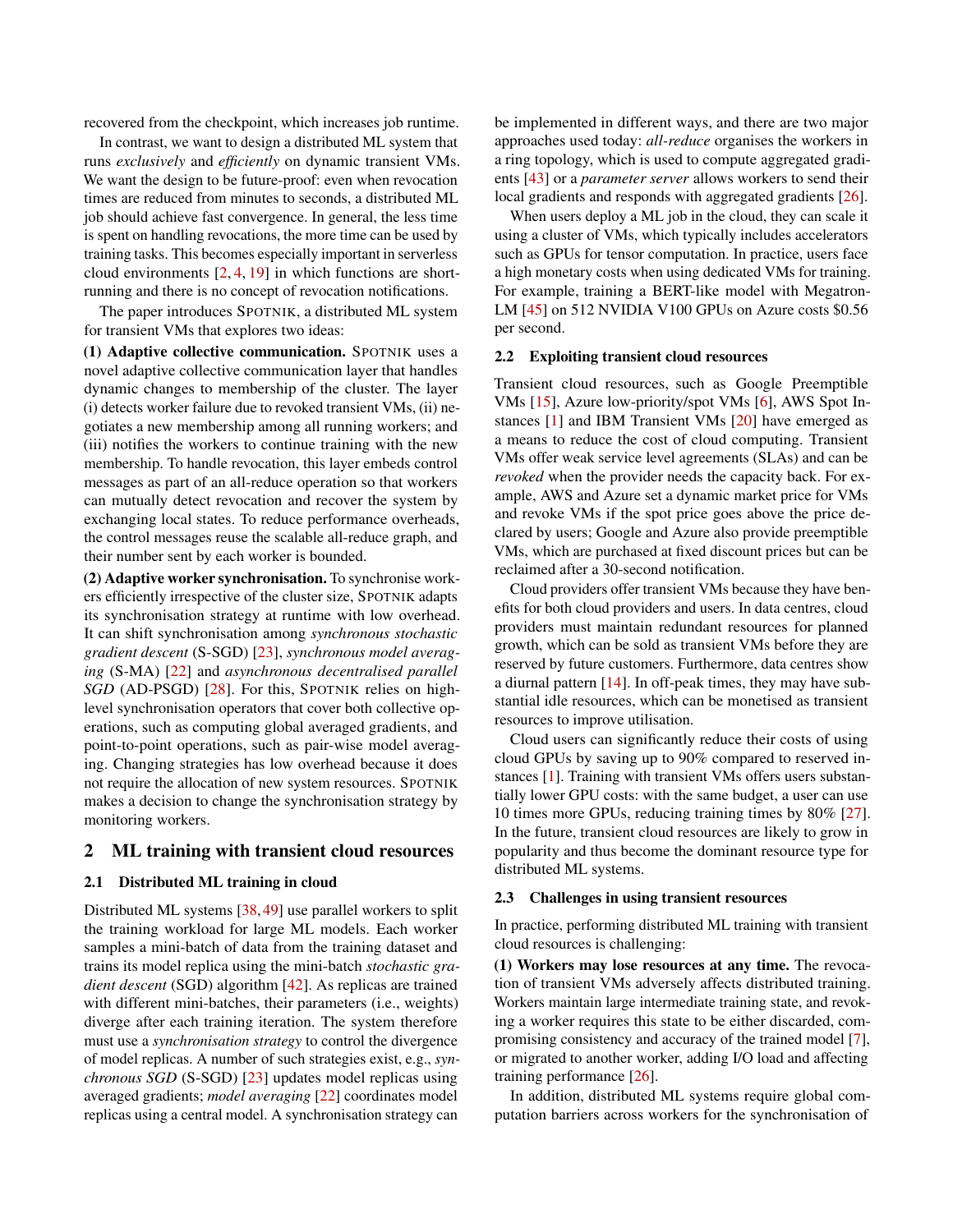model replicas. When a worker is revoked due to the loss of a transient VM, it may cause the entire computation to block [\[32,](#page-6-14) [35\]](#page-6-15). In such a case, the system must restarted manually from a checkpoint, losing performance [\[25\]](#page-6-5).

(2) Resource availability may change substantially. Depending on the magnitude of a resource bid and the ratio of the transient resource price to the on-demand one [\[44\]](#page-7-4), the probability of revocation increases. VMs with GPUs in AWS are among the ones with the highest revocation proba-bility [\[47\]](#page-7-5). As a result, the cluster size may vary substantially over time if a user's spending remains fixed.

Such dynamic changes to the cluster size shift the performance bottlenecks during the training process. This makes it hard for users to choose a single ML job configuration that achieves the best training performance. For example, the overhead of maintaining a global barrier is smaller with tens of workers compared to hundreds. In addition, larger clusters have a higher probability of stragglers [\[10\]](#page-5-8), and thus require extra mechanisms for their mitigation.

### 2.4 Existing approaches and their limitations

We observe several reasons why existing distributed ML training systems are ill-suited for using transient cloud resources.

(1) Inefficient recovery with transient resources. When faced with the revocation of transient VMs, existing systems broadly follow two approaches: MPI-based distributed systems such as Horovod [\[43\]](#page-7-0) treat revocations as failures. They must collect periodic checkpoints and recover from the last checkpoint when the state of a worker was lost, In practice, this results in high performance overheads (see  $\S$ 4).

Systems that use parameter servers [\[17\]](#page-6-3) place them typically on expensive reserved VMs. In a hybrid model, a user's budget is split across transient and reserved VMs for workers and parameter servers, respectively. The split is workload-specific, making it hard to find a good compromise [\[52\]](#page-7-6).

Systems that scale elastically assume that scaling is possible at any time [\[41\]](#page-7-7). When training with transient resources, however, the environment controls the available resources, and new resources may be unavailable. Prior work [\[41\]](#page-7-7) searches for the optimal cluster configuration for a training job; we want to do the opposite, i.e., optimise the training job for a given cloud environment.

(2) No mechanisms to adapt to resource changes. Current distributed ML systems require users to select parameters of the training process, such as the synchronisation strategy, at job deployment time. The choice of S-SGD, the de-facto standard, is hard-coded as part of most training programs. This makes it hard for systems to scale when more VMs become available. Synchronisation strategies for large clusters, such as AD-PSGD [\[28\]](#page-6-9), are poor general choices because they exhibit lower training performance than S-SGD on small clusters. This puts users in a dilemma: they prefer to use S-SGD for high training accuracy with few transient VMs, but then they sacrifice scalability when more VMs become available.

<span id="page-2-0"></span>

**Figure 1: SPOTNIK design**

## 3 SPOTNIK design

#### 3.1 Architecture overview

The design of SPOTNIK is driven by several goals: (i) we want a distributed ML job that uses transient VMs to remain identical to one with reserved VMs. This makes it easy for developers to adopt SPOTNIK in practice; (ii) we want to handle the revocation of transient VMs during training with low overhead. This means that SPOTNIK must support fast revocation times; and (iii) we want to adapt the training cluster when the number of transient resource changes. In particular, SPOTNIK must avoid network performance bottlenecks.

At a high-level, SPOTNIK provides a distributed optimiser abstraction inspired by the optimiser interface of popular distributed ML libraries such as Horovod [\[43\]](#page-7-0), TensorFlow Distributed Strategy [\[50\]](#page-7-8) and BytePS [\[37\]](#page-6-16). To use SPOTNIK, users embed a *Spotnik distributed optimiser* (shown in Fig. [1\)](#page-2-0) into their TensorFlow programs. This makes the use of transient VMs transparent: the optimiser allocates/deallocates resources, and replicates the training programs on workers.

Workers in SPOTNIK use an *adaptive collective communication* layer (see Fig. [1\)](#page-2-0) to synchronise model replicas. A unique feature of this layer is that it can transparently recover from VM revocations, avoiding the need to restart the training job as in existing collective communication libraries, such as OpenMPI [\[35\]](#page-6-15) and NCCL [\[32\]](#page-6-14). The layer detects revocations and recovers training state, as part of the regular synchronisation communication between workers. This removes the need for the user to handle revocations explicitly.

In addition, SPOTNIK supports *adaptive synchronisation strategies*. It shifts to a different synchronisation strategy in response to changes in transient VM availability. Instead of hard-coding a synchronisation strategy in a training job, the SPOTNIK distributed optimiser contains a set of *candidate* synchronisation strategies (see Fig. [1\)](#page-2-0). It then *dynamically* selects one according to monitored cluster metrics, such as the current number of transient VMs.

#### 3.2 Adaptive collective communication

We explore a design for SPOTNIK that allows it to recover efficiently from the revocation of transient VMs. SPOTNIK must coordinate potentially hundreds of workers. Each worker computes model gradients and launches parallel collective communication operations such as ring all-reduce to aggregate gradients. If a worker is revoked in the middle of this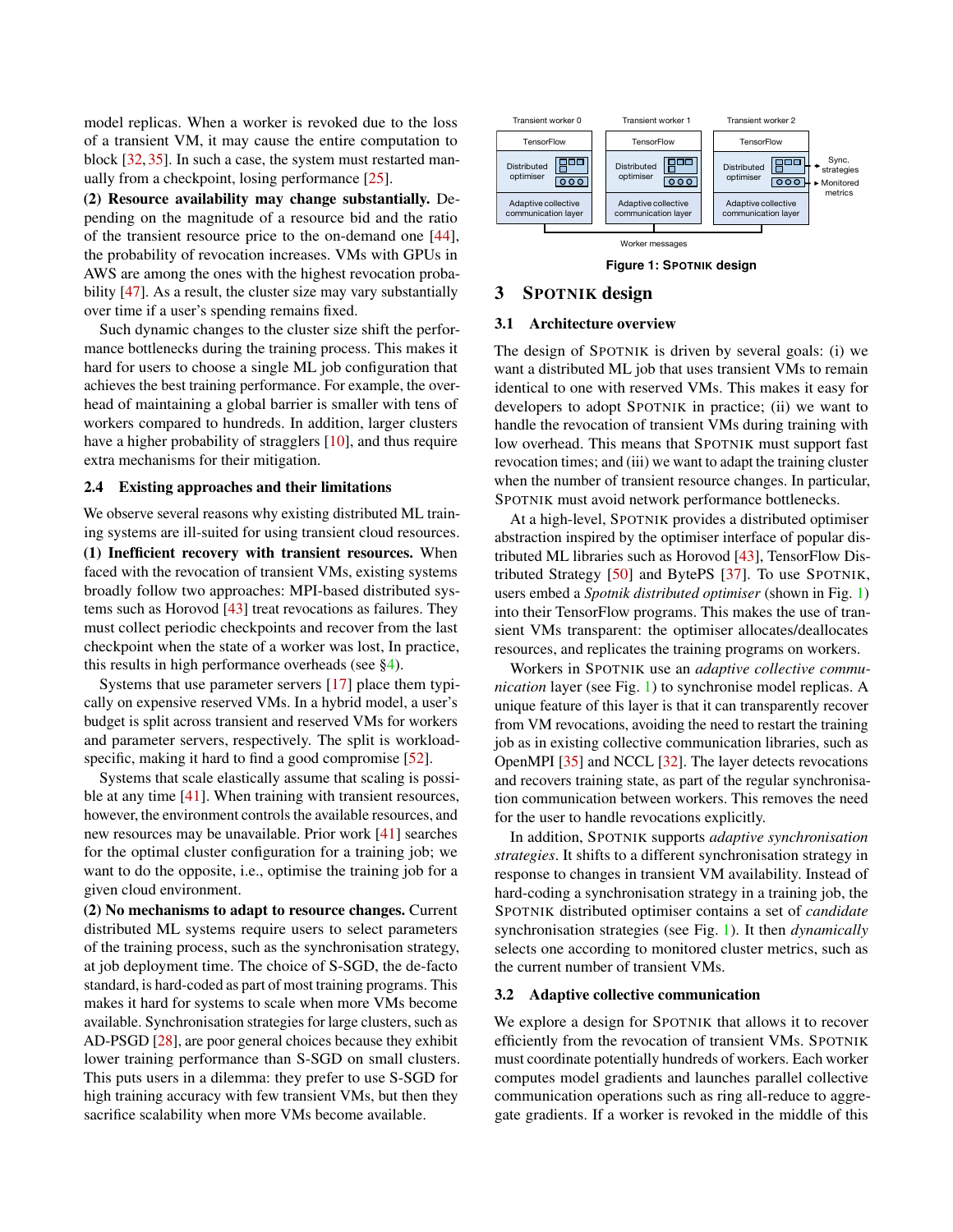<span id="page-3-0"></span>

**Figure 2: Example of repairing a broken all-reduce ring**

operation, its downstream workers in the all-reduce topology cannot proceed, potentially blocking the training job.

To address this issue, SPOTNIK exploits the following idea: since workers have already constructed a collective communication topology (all-reduce) and have replicated training states, they can detect revocation and coordinate among themselves to continue training by reusing existing state. Note that the design of SPOTNIK does not rely on workers receiving revocation notifications, making this approach applicable irrespective of the notification interval.

SPOTNIK realises this approach as follows: workers exchange control messages to handle revocation in a collective communication operation. Here, each worker must ensure that (i) control messages do not incur a performance overhead; and (ii) worker states, which are asynchronously updated by collective communication operations, can be reused safely. SPOTNIK achieves this through an *adaptive collective communication* layer, which has two parts:

(1) Revocation recovery algorithm. We design an algorithm that can handle revocations within a ring topology for collective communication topology, such as all-reduce. It reuses the existing data connections in the topology to pass control messages. The number of messages sent by each worker is bound by  $O(K)$ , where *K* is the number of concurrent revocations, which allows it to scale to many transient VMs.

We explain the algorithm in Fig. [2.](#page-3-0) This algorithm has three phases: *reconcile*, *accept* and *restart*. We assume that workers exchange messages on a ring, a representative collective communication topology, to synchronise model replicas. On the ring, each worker monitors the health of its neighbours. Assuming worker *W*<sup>0</sup> detects that *W*<sup>1</sup> has been revoked, *W*<sup>0</sup> removes  $W_1$  (step  $\odot$ ) from the membership, and propagates the new membership through the ring (step **<sup>2</sup>** ). During this process,  $W_4$  finds that  $W_5$  has been revoked (i.e., there are multiple revocations). It removes  $W_5$  from the membership and continue the propagation process (step **<sup>3</sup>** ). The process terminates at a worker (i.e.,  $W_6$  in this example), which receives a membership list that is equal to the local one, indicating that all workers have reconciled the new membership. This worker initiates another propagation to have workers accept the new membership (accept phase). Finally, it propagates a message to restart training on all workers (restart phase).

(2) Atomic worker state update. SPOTNIK must ensure atomicity when modifying worker state. Distributed ML systems such as TensorFlow launch asynchronous all-reduce op-

<span id="page-3-1"></span>

**Figure 3: Landscape of synchronisation strategies**

erations that overlap training and synchronisation. SPOTNIK must protect the integrity of worker state while it is modified concurrently, otherwise workers would observe a dirty state that has been *partially* updated.

Instead of directly updating parameters, SPOTNIK waits for *all* averaged gradients to be ready and applies them in an atomic fashion. The caching process has non-negligible performance overheads: SPOTNIK coordinates all-reduce operations in the background without blocking training. This is achieved through an all-reduce scheduler embedded in the dataflow graph that asynchronously receives notifications regarding events in the communication layer. If any all-reduce operation fails due to a worker revocation, the scheduler aborts the remaining all-reduce operations and discards cached results. The remaining workers then continue with the new membership state and re-try the failed training iteration.

#### 3.3 Adapting synchronisation strategies

Past work has proposed a wide spectrum of synchronisation strategies for clusters of different sizes, which vary in terms of network efficiency and model accuracy. Fig. [3](#page-3-1) compares several synchronisation strategies: on one end, synchronous strategies such as S-SGD [\[23\]](#page-6-2) and SMA [\[22\]](#page-6-8) incorporate model updates from all workers for improved model accuracy; while HogWild! [\[40\]](#page-6-17), AD-PSGD [\[28\]](#page-6-9) and EA-SGD [\[54\]](#page-7-9) remove expensive barriers to avoid network bottlenecks, assuming that training can reach a targeted accuracy sooner.

Since the number of transient VMs, and thus the network load, can change substantially during training, SPOTNIK adapts the choice of synchronisation strategy. This is challenging to achieve in existing synchronisation libraries such as Horovod [\[43\]](#page-7-0), which hide low-level communication primitives and expose only an S-SGD implementation.

To address this, SPOTNIK provides high-level synchronisation primitives implemented on top of the SPOTNIK communication layer. Users can combine these primitives to implement various synchronisation strategies. Since these strategies are implemented as part of a unified communication layer, we can thus efficiently switch between strategies during training.

SPOTNIK supports a range of synchronisation primitives, which can be broadly classified into two groups: (i) collective synchronisation operators (e.g., global gradient sum and model averaging), and (ii) point-to-point synchronisation operators (e.g., pair-wise model averaging and model caching). These operators are general enough to implement many synchronisation strategies, including S-SGD, SMA and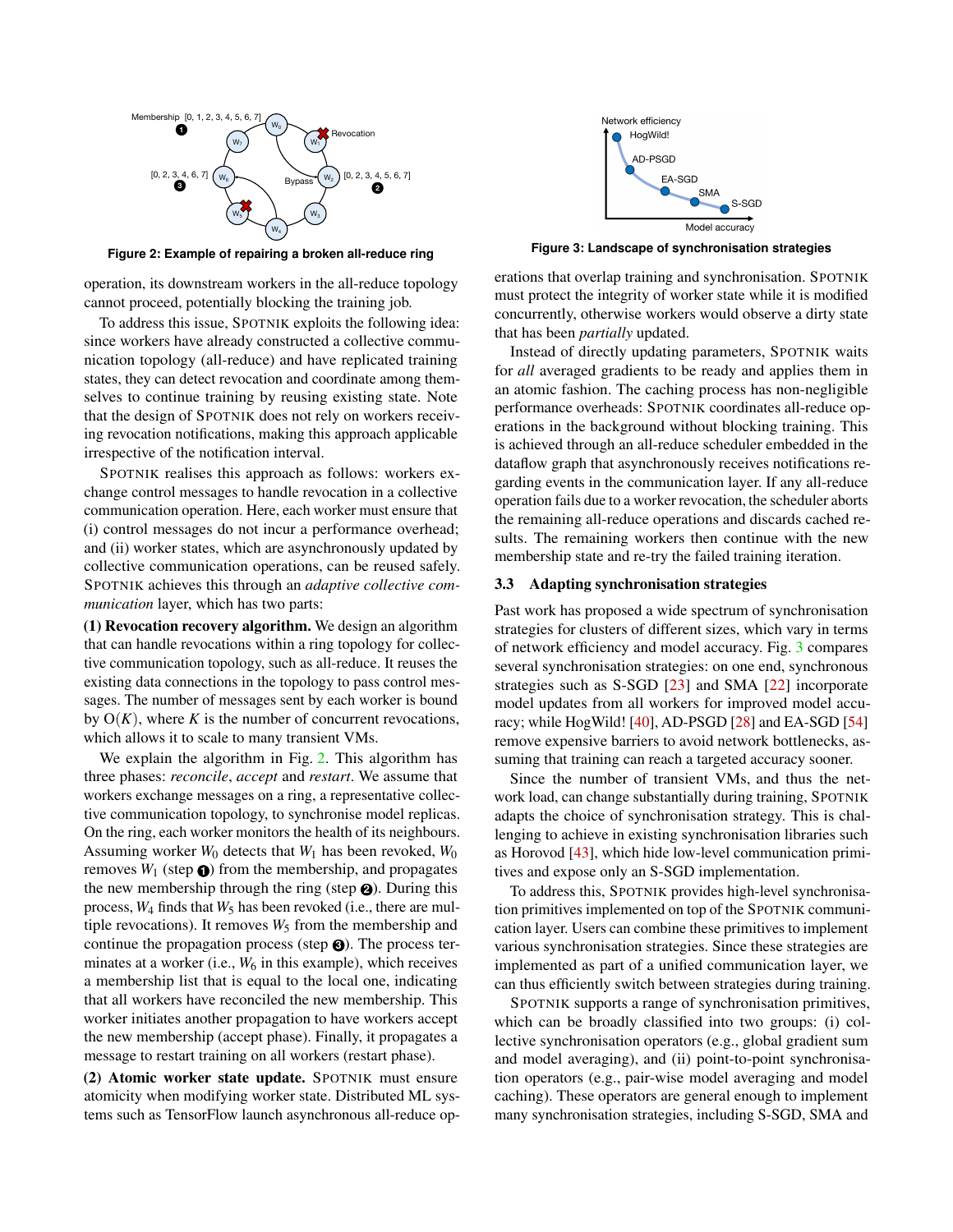<span id="page-4-1"></span>

**Figure 4: Recovery latency with concurrent revocations**

AD-PSGD. We are currently implementing more sophisticated strategies, such as the recent Lookahead strategy [\[53\]](#page-7-10).

## <span id="page-4-0"></span>4 Evaluation

Our evaluation asks: (i) what is the recovery latency after a VM revocation? (ii) what is the overhead of supporting VM revocations during all-reduce? (iii) what are the benefits of adaptive synchronisation in a real-world training scenario?

We run experiments on Azure with 32 NC-6 VMs. Each VM has 6 vCPUs, 56 GB of memory and a NVIDIA K80 GPU. Additional experiments use the Huawei ModelArts Cloud [\[31\]](#page-6-18) with two nodes that have 8 V100 GPUs each, linked via 100 Gbps InfiniBand. We implement SPOTNIK on top of KungFu, a distributed training library [\[24,](#page-6-19) [30\]](#page-6-20), which scales out TensorFlow programs and achieves performance similar to Horovod. We use KungFu because of its ability to add and remove workers during training. We run SPOTNIK with KungFu 0.2.1 and TensorFlow 1.15.0. As models, we use ResNet-50 [\[18\]](#page-6-21), VGG-16 [\[46\]](#page-7-11), and Inception-V3 [\[48\]](#page-7-12), designed for the ImageNet task, and BERT-base [\[12\]](#page-5-9), designed for the SQuAD question-and-answering task [\[39\]](#page-6-22).

Recovery latency. First we explore the latency after revocation. There are two factors that affect latency: the total number of workers, which determines the number of control messages, and the number of concurrently revoked VMs, which impacts the cost of the recovery operation. We therefore consider different numbers of workers (16 and 32) training a ResNet-50 model for ImageNet. During training, we revoke 1–3 workers concurrently and measure the recovery latency.

Fig. [4](#page-4-1) shows the recovery latency of workers, as we increase the number of concurrent revocations. The whisker plot indicates the 25th, median and 75th latency percentiles, respectively; the markers show maxima. For both 16 and 32 workers, the maximum latency remains below 300 ms due to SPOTNIK's fast adaptation. This allows SPOTNIK to work effectively even in highly dynamic transient clusters.

Performance overhead. Next we measure the performance overhead when enabling revocation recovery during allreduce operations. We compare four representative deep learning models (VGG-16, ResNet-50, Inception-V3, BERT-base), which cover a large spectrum of model sizes used in practice and have different all-reduce workloads. BERT-base runs on ModelArts; the others run on Azure.

Fig. [5](#page-4-2) shows the difference between the atomic (SPOTNIK) and non-atomic (pipelined all-reduce operations) updates of

<span id="page-4-2"></span>

**Figure 5: Revocation overhead during all-reduce**

<span id="page-4-3"></span>

**Figure 6: Effect of adaptive synchronisation**

gradients. The atomic updates have only a small impact on throughput. This reflects the benefits of using control messages for handling revocation inside all-reduce operations. The difference becomes negligible for the BERT-base model due to the higher bandwidth network on ModelArts.

Adaptive synchronisation. Now we investigate how SPOT-NIK handles dynamic cluster changes. We activate the (accuracy-friendly) S-SGD and (network-friendly) AD-PSGD strategies in SPOTNIK's optimiser. We begin with one worker training ResNet-50, adding a new worker every 2 mins.

Fig. [6](#page-4-3) shows how the per-worker throughput changes with more workers. For S-SGD, it decreases because the communication overhead of an all-reduce grows substantially with the number of workers; for AD-PSGD, it roughly stays constant because communication is asynchronous and it occurs only between pairs of workers. SPOTNIK switches from S-SGD to AD-PSGD after 26 mins of training time when the throughput falls below 40%. It therefore removes the communication bottleneck and maintains high throughput. We speculate that SPOTNIK is faster than AD-PSGD due to the performance variability of cloud resources.

# 5 Conclusions

SPOTNIK enables efficient distributed machine learning on transient cloud resources through adaptive collective communication and synchronisation. Its adaptive collective communication recovers from VM revocations by reusing the existing communication as part of the all-reduce ring. It also updates worker state atomically to ensure that gradient updates remain consistent during recovery. To account for the dynamic nature of transient clusters, SPOTNIK switches among different synchronisation strategies during training depending on network bottlenecks due to different cluster sizes.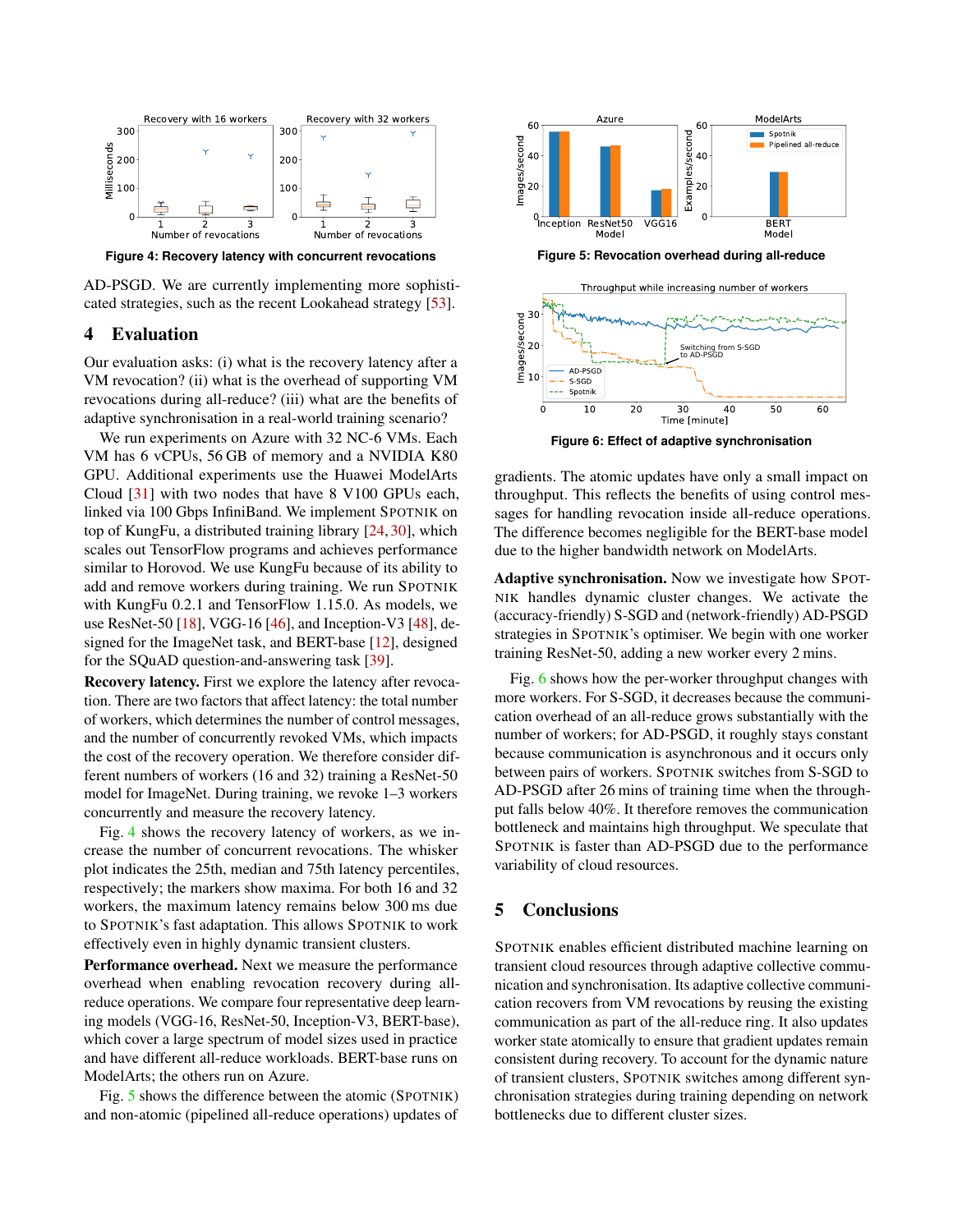# 6 Discussion

We consider SPOTNIK an initial design for a distributed ML system specifically created to work effectively in cloud environments with transient VMs. Beyond adaptive collective communication and synchronisation, there are, however, other system aspects that are affected by transient resources. For example, hyper-parameter tuning [\[29\]](#page-6-23), which is important for current ML models to achieve high accuracy and performance, must be rethought when the cloud execution environment itself is highly dynamic. Here, the systems community would benefit from feedback by ML practitioners on other aspects of ML systems that are affected by transient resources.

In addition, there are interesting design questions for cloud applications when finer-grained resources, beyond individual VMs, become transient. In the future, cloud providers may decide to auction off memory and network bandwidth as transient resources. In such fully disaggregated cloud environments [\[13\]](#page-5-10), we could imagine that the mix of available transient resources changes over time. Future distributed ML systems must therefore be designed to work in such dynamic disaggregated cloud environments, e.g., by being able to shift quickly between different resource types and accounting for the associated trade-offs. As part of the discussion, we would ask for input by cloud providers whether the above is how they believe future cloud environments will evolve.

With the highly-disaggregated dynamic clouds of the future, the execution model may resemble today's *serverless* offerings, such as AWS Lambda [\[2\]](#page-5-4) and Azure Cloud Functions [\[4\]](#page-5-5). Early work exists that explores how distributed ML jobs can be supported effectively in serverless clouds [\[8\]](#page-5-11). The techniques to split the ML training computation into many short-running, potentially stateless, functions is applicable to transient resources. Especially when transient resources are allocated and revoked at a fine granularity, with short revocations times on the order of seconds, the models of transient cloud resources and serverless computing begin to unify.

All of this will require cloud pricing models that are intuitive and predictable for users. Users are often charged for resources in fixed-sized allocation blocks. We believe that future clouds will support more fine-grained resource accounting, e.g., at the level of CPU cycles [\[9\]](#page-5-12). With the rise of ML accelerators such as GPUs [\[34\]](#page-6-24), TPUs [\[51\]](#page-7-13), Intel NNP [\[21\]](#page-6-25) and IPUs [\[16\]](#page-6-26), simple pricing models that clearly capture trade-offs between cost and performance of technologies will be necessary for adoption by the ML community. We are interested in hearing about innovative cloud pricing models that will impact the design of next-generation ML systems.

Nore that SPOTNIK can only handle revocations of a part of the cluster. Since no node is left when the whole cluster is revoked, SPOTNIK cannot entirely avoid checkpointing. We want to consider options for supporting this scenario better. To decrease the probability of losing all transient VMs, users may adopt bidding schemes such as heterogenous bids [\[55\]](#page-7-14).

# References

- <span id="page-5-3"></span>[1] Amazon EC2 Spot Instances. [https:](https://aws.amazon.com/ec2/spot/) //aws.amazon.[com/ec2/spot/](https://aws.amazon.com/ec2/spot/), 2020.
- <span id="page-5-4"></span>[2] AWS Lambda. [https://aws](https://aws.amazon.com/lambda/).amazon.com/lambda/, 2020.
- <span id="page-5-0"></span>[3] Announcing Amazon EC2 Spot Instances. [https://](https://aws.amazon.com/about-aws/whats-new/2009/12/14/announcing-amazon-ec2-spot-instances/) aws.amazon.[com/about-aws/whats-new/2009/12/](https://aws.amazon.com/about-aws/whats-new/2009/12/14/announcing-amazon-ec2-spot-instances/) [14/announcing-amazon-ec2-spot-instances/](https://aws.amazon.com/about-aws/whats-new/2009/12/14/announcing-amazon-ec2-spot-instances/), 2009.
- <span id="page-5-5"></span>[4] Azure Functions. [https://azure](https://azure.microsoft.com/en-us/services/functions/).microsoft.com/ [en-us/services/functions/](https://azure.microsoft.com/en-us/services/functions/), 2020.
- <span id="page-5-1"></span>[5] Announcing the preview of Azure Spot Virtual Machines. [https://azure](https://azure.microsoft.com/en-gb/blog/announcing-the-preview-of-azure-spot-virtual-machines/).microsoft.com/en-gb/ [blog/announcing-the-preview-of-azure-spot](https://azure.microsoft.com/en-gb/blog/announcing-the-preview-of-azure-spot-virtual-machines/)[virtual-machines/](https://azure.microsoft.com/en-gb/blog/announcing-the-preview-of-azure-spot-virtual-machines/), 2019.
- <span id="page-5-6"></span>[6] Azure Spot Virtual Machines. [https:](https://azure.microsoft.com/en-us/pricing/spot/) //azure.microsoft.[com/en-us/pricing/spot/](https://azure.microsoft.com/en-us/pricing/spot/), 2020.
- <span id="page-5-7"></span>[7] Peva Blanchard, Rachid Guerraoui, Julien Stainer, et al. Machine learning with adversaries: Byzantine tolerant gradient descent. In *Advances in Neural Information Processing Systems (NIPS)*, 2017.
- <span id="page-5-11"></span>[8] Joao Carreira, Pedro Fonseca, Alexey Tumanov, Andrew Zhang, and Randy Katz. Cirrus: a Serverless Framework for End-to-end ML Workflows. In *Proceedings of Symposium on Cloud Computing (SOCC)*, 2019.
- <span id="page-5-12"></span>[9] Chen Chen, Petros Maniatis, Adrian Perrig, Amit Vasudevan, and Vyas Sekar. Towards verifiable resource accounting for outsourced computation. In *Conference on Virtual Execution Environments (VEE)*, 2013.
- <span id="page-5-8"></span>[10] James Cipar, Qirong Ho, Jin Kyu Kim, Seunghak Lee, Gregory R Ganger, Garth Gibson, Kimberly Keeton, and Eric Xing. Solving the straggler problem with bounded staleness. In *Workshop on Hot Topics in Operating Systems (HotOS)*, 2013.
- <span id="page-5-2"></span>[11] Jeff Dean, David Patterson, and Cliff Young. A new golden age in computer architecture: Empowering the machine-learning revolution. *IEEE Micro*, 2018.
- <span id="page-5-9"></span>[12] Jacob Devlin, Ming-Wei Chang, Kenton Lee, and Kristina Toutanova. Bert: Pre-training of deep bidirectional transformers for language understanding. *arXiv preprint arXiv:1810.04805*, 2018.
- <span id="page-5-10"></span>[13] Peter X Gao, Akshay Narayan, Sagar Karandikar, Joao Carreira, Sangjin Han, Rachit Agarwal, Sylvia Ratnasamy, and Scott Shenker. Network requirements for resource disaggregation. In *Symposium on Operating Systems Design and Implementation (OSDI)*, 2016.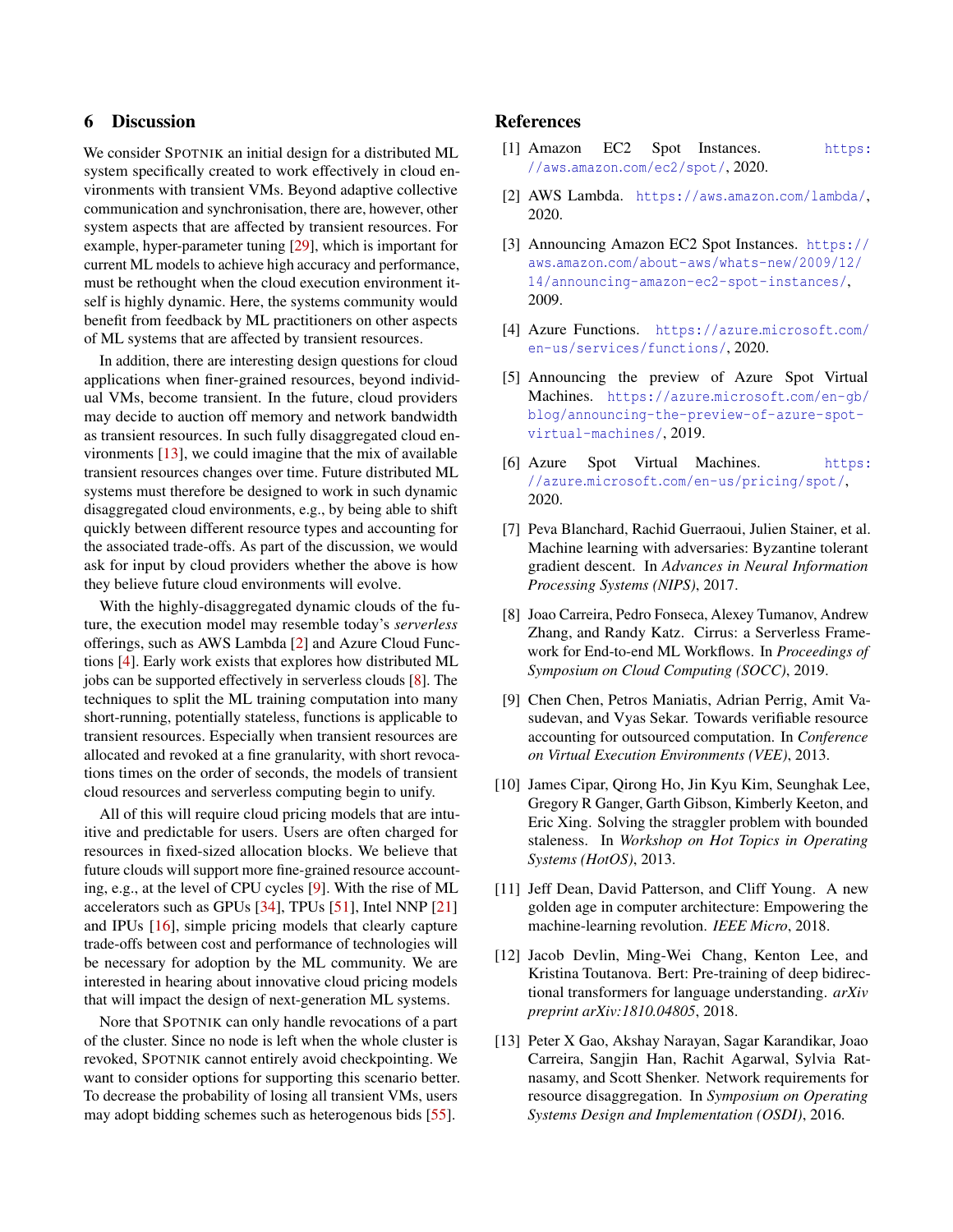- <span id="page-6-12"></span>[14] Gareth George, Rich Wolski, Chandra Krintz, and John Brevik. Analyzing AWS spot instance pricing. In *International Conference on Cloud Engineering (IC2E)*. IEEE, 2019.
- <span id="page-6-10"></span>[15] Google Preemptible Virtual Machines. [https://](https://cloud.google.com/preemptible-vms/) cloud.google.[com/preemptible-vms/](https://cloud.google.com/preemptible-vms/), 2020.
- <span id="page-6-26"></span>[16] GraphCore IPU. [https://www](https://www.graphcore.ai/products/ipu).graphcore.ai/ [products/ipu](https://www.graphcore.ai/products/ipu), 2020.
- <span id="page-6-3"></span>[17] Aaron Harlap, Alexey Tumanov, Andrew Chung, Gregory R Ganger, and Phillip B Gibbons. Proteus: agile ML elasticity through tiered reliability in dynamic resource markets. In *Proceedings of European Conference on Computer Systems (EuroSys)*, 2017.
- <span id="page-6-21"></span>[18] Kaiming He, Xiangyu Zhang, Shaoqing Ren, and Jian Sun. Deep residual learning for image recognition. In *Proceedings of Computer Vision and Pattern Recognition (CVRP)*, 2016.
- <span id="page-6-7"></span>[19] IBM Cloud Functions. [https://cloud](https://cloud.ibm.com/functions/).ibm.com/ [functions/](https://cloud.ibm.com/functions/), 2020.
- <span id="page-6-11"></span>[20] IBM Transient Virtual Servers. [https:](https://www.ibm.com/cloud/blog/transient-virtual-servers?mhsrc=ibmsearch_a&mhq=transient) //www.ibm.[com/cloud/blog/transient-virtual](https://www.ibm.com/cloud/blog/transient-virtual-servers?mhsrc=ibmsearch_a&mhq=transient)[servers?mhsrc=ibmsearch\\_a&mhq=transient](https://www.ibm.com/cloud/blog/transient-virtual-servers?mhsrc=ibmsearch_a&mhq=transient), 2020.
- <span id="page-6-25"></span>[21] Intel Neural Network Processors. [https:](https://www.intel.ai/nervana-nnp) //www.intel.[ai/nervana-nnp](https://www.intel.ai/nervana-nnp), 2020.
- <span id="page-6-8"></span>[22] Alexandros Koliousis, Pijika Watcharapichat, Matthias Weidlich, Luo Mai, Paolo Costa, and Peter Pietzuch. CROSSBOW: scaling deep learning with small batch sizes on multi-GPU servers. *Proceedings of Very Large Data Bases (VLDB)*, 2019.
- <span id="page-6-2"></span>[23] Alex Krizhevsky. One weird trick for parallelizing convolutional neural networks. *arXiv preprint arXiv:1404.5997*, 2014.
- <span id="page-6-19"></span>[24] KungFu. https://github.[com/lsds/KungFu](https://github.com/lsds/KungFu), 2020.
- <span id="page-6-5"></span>[25] Kyungyong Lee and Myungjun Son. Deepspotcloud: leveraging cross-region GPU spot instances for deep learning. In *International Conference on Cloud Computing (CLOUD)*. IEEE, 2017.
- <span id="page-6-0"></span>[26] Mu Li, David G Andersen, Jun Woo Park, Alexander J Smola, Amr Ahmed, Vanja Josifovski, James Long, Eugene J Shekita, and Bor-Yiing Su. Scaling distributed machine learning with the parameter server. In *Symposium on Operating Systems Design and Implementation (OSDI)*, 2014.
- <span id="page-6-13"></span>[27] Shijian Li, Robert J Walls, Lijie Xu, and Tian Guo. Speeding up deep learning with transient servers. In *IEEE International Conference on Autonomic Computing (ICAC)*. IEEE, 2019.
- <span id="page-6-9"></span>[28] Xiangru Lian, Wei Zhang, Ce Zhang, and Ji Liu. Asynchronous decentralized parallel stochastic gradient descent. *arXiv preprint arXiv:1710.06952*, 2017.
- <span id="page-6-23"></span>[29] Richard Liaw, Eric Liang, Robert Nishihara, Philipp Moritz, Joseph E Gonzalez, and Ion Stoica. Tune: A Research Platform for Distributed Model Selection and Training. *arXiv preprint arXiv:1807.05118*, 2018.
- <span id="page-6-20"></span>[30] Luo Mai, Alexandros Koliousis, Guo Li, Andrei-Octavian Brabete, and Peter Pietzuch. Taming Hyperparameters in Deep Learning Systems. *SIGOPS Operating Systems Review*, 2019.
- <span id="page-6-18"></span>[31] ModelArts. [https://www](https://www.huaweicloud.com/en-us/product/modelarts.html).huaweicloud.com/en-us/ [product/modelarts](https://www.huaweicloud.com/en-us/product/modelarts.html).html, 2020.
- <span id="page-6-14"></span>[32] NVIDIA Collective Communications Library. [https:](https://developer.nvidia.com/nccl) [//developer](https://developer.nvidia.com/nccl).nvidia.com/nccl, 2020.
- <span id="page-6-6"></span>[33] Jose Pergentino A Neto, Donald M Pianto, and Célia Ghedini Ralha. A prediction approach to define checkpoint intervals in spot instances. In *International Conference on Cloud Computing (CLOUD)*. Springer, 2018.
- <span id="page-6-24"></span>[34] Nvidia Tesla. [https://www](https://www.nvidia.com/en-gb/data-center/tesla/).nvidia.com/en-gb/ [data-center/tesla/](https://www.nvidia.com/en-gb/data-center/tesla/), 2020.
- <span id="page-6-15"></span>[35] High Performance Message Passing Library. [https:](https://www.open-mpi.org) //www.[open-mpi](https://www.open-mpi.org).org, 2020.
- <span id="page-6-4"></span>[36] Yanghua Peng, Yixin Bao, Yangrui Chen, Chuan Wu, and Chuanxiong Guo. Optimus: an efficient dynamic resource scheduler for deep learning clusters. In *Proceedings of European Conference on Computer Systems (EuroSys)*, 2018.
- <span id="page-6-16"></span>[37] Yanghua Peng, Yibo Zhu, Yangrui Chen, Yixin Bao, Bairen Yi, Chang Lan, Chuan Wu, and Chuanxiong Guo. A generic communication scheduler for distributed DNN training acceleration. In *Proceedings of Symposium on Operating Systems Principles (SOSP)*, 2019.
- <span id="page-6-1"></span>[38] PyTorch. [https://pytorch](https://pytorch.org).org, 2020.
- <span id="page-6-22"></span>[39] Pranav Rajpurkar, Jian Zhang, Konstantin Lopyrev, and Percy Liang. Squad: 100,000+ questions for machine comprehension of text. *arXiv preprint arXiv:1606.05250*, 2016.
- <span id="page-6-17"></span>[40] Benjamin Recht, Christopher Re, Stephen Wright, and Feng Niu. Hogwild: A lock-free approach to parallelizing stochastic gradient descent. In *Advances in Neural Information Processing Systems (NIPS)*, 2011.